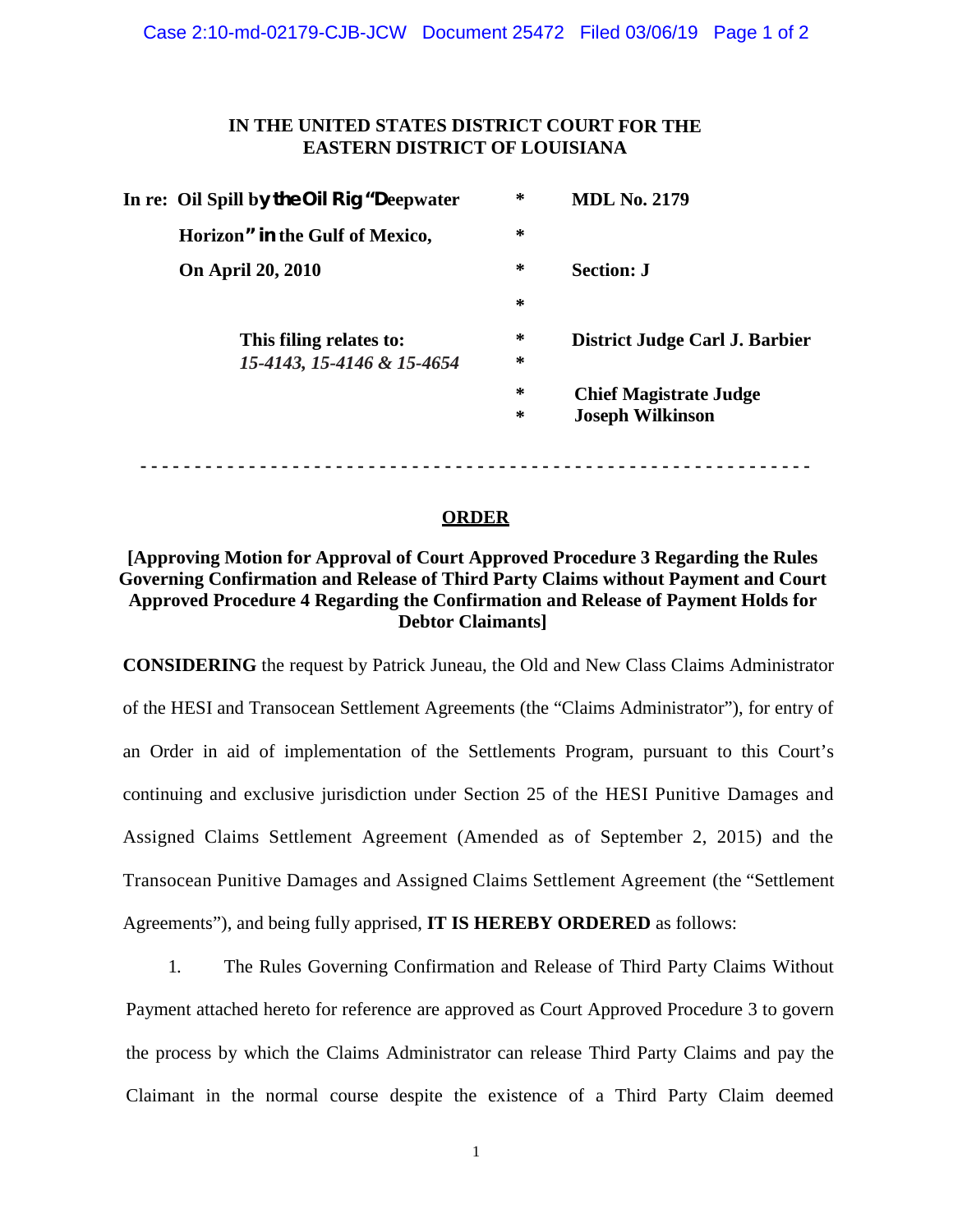#### Case 2:10-md-02179-CJB-JCW Document 25472 Filed 03/06/19 Page 2 of 2

enforceable by the DHEPDS Court Supervised Program if the Third Party Claimant has failed to respond to requests by the Claims Administrator to confirm the Third Party Claims' continued validity and current amount outstanding, if any.

2. The Rules Governing the Confirmation and Release of Payment Holds for Debtor Claimants attached hereto for reference are approved as Court Approved Procedure No. 4, to govern the process by which the Claims Administrator will release Bankruptcy Trustee holds and pay the Claimant in the normal course if a Bankruptcy Trustee fails to timely respond to notices bearing Court-approved deadlines.

3. This Court retains exclusive jurisdiction over the interpretation, implementation and enforcement of both the Rules Governing Confirmation and Release of Third Party Claims without Payment and the Rules Regarding the Confirmation and Release of Payment Holds for Debtor Claimants.

New Orleans, Louisiana, this 6th day of March, 2019.

Pertier

CARL J. BAR**BIER** United States District Judge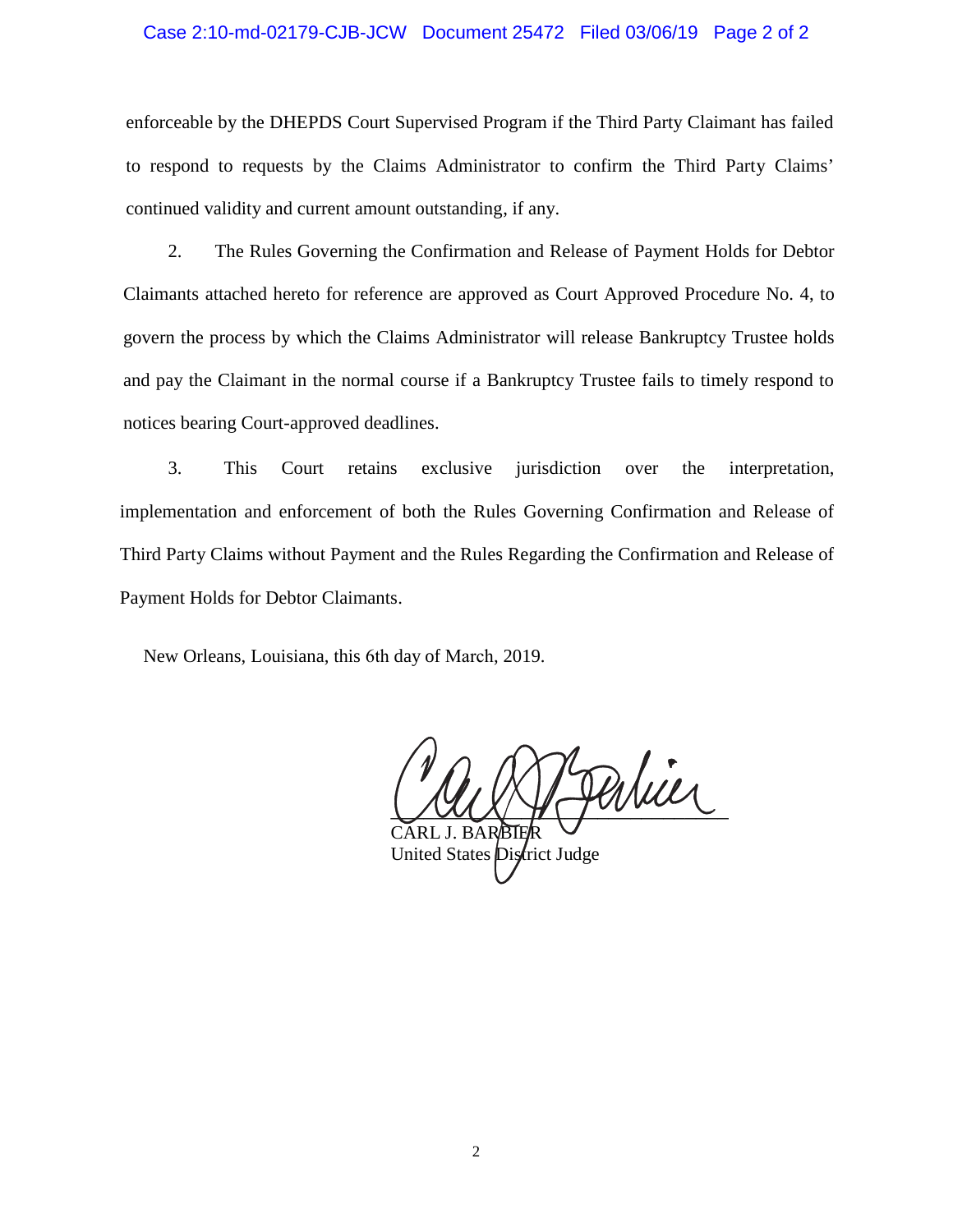Case 2:10-md-02179-CJB-JCW Document 25472-1 Filed 03/06/19 Page 1 of 4

# EXHIBIT A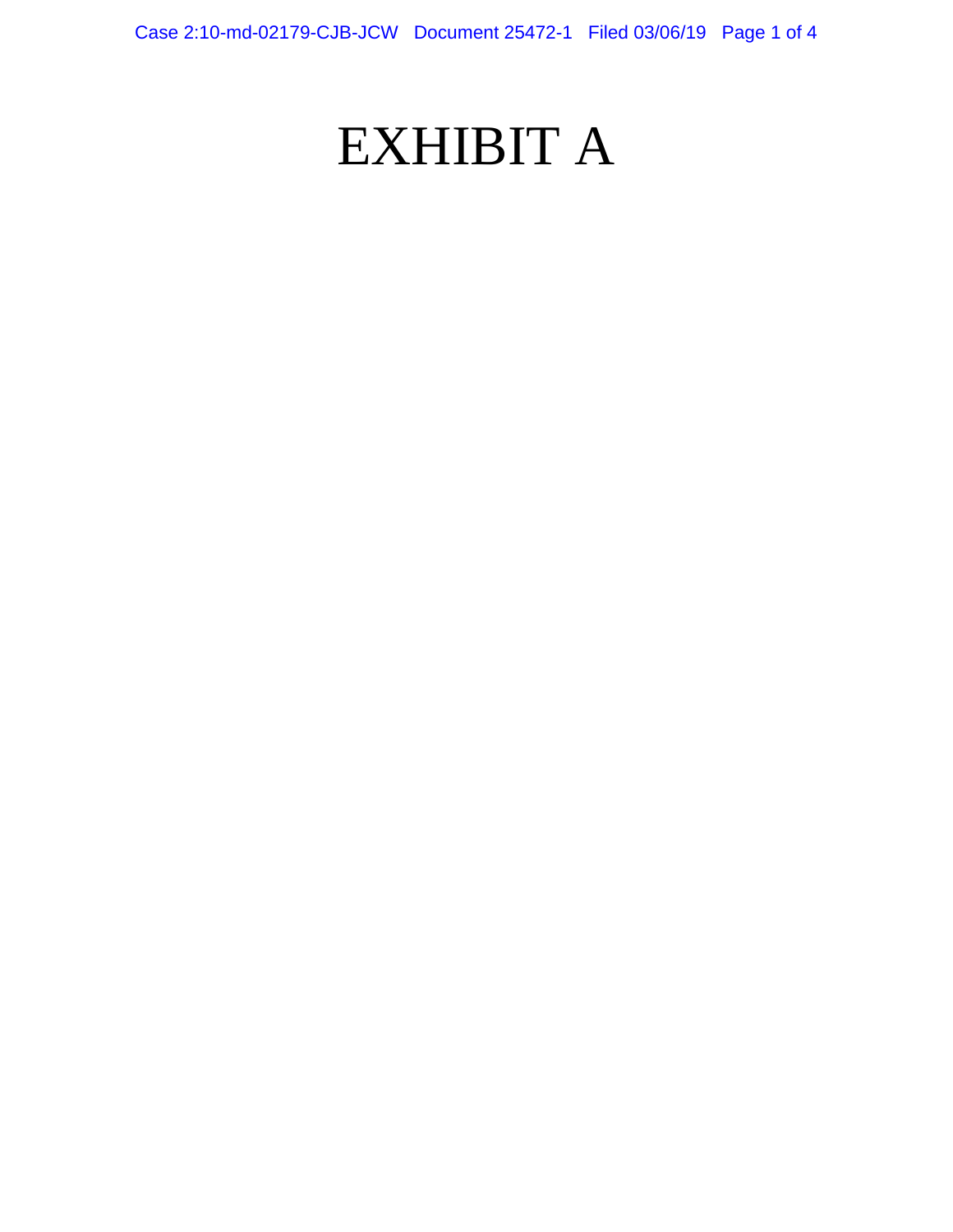## **R RULES GOVERNING CONFIRMATION AND RELEASE OF THIRD PARTY CLAIMS WITHOUT PAYMENT**

**Effective March 6, 2019**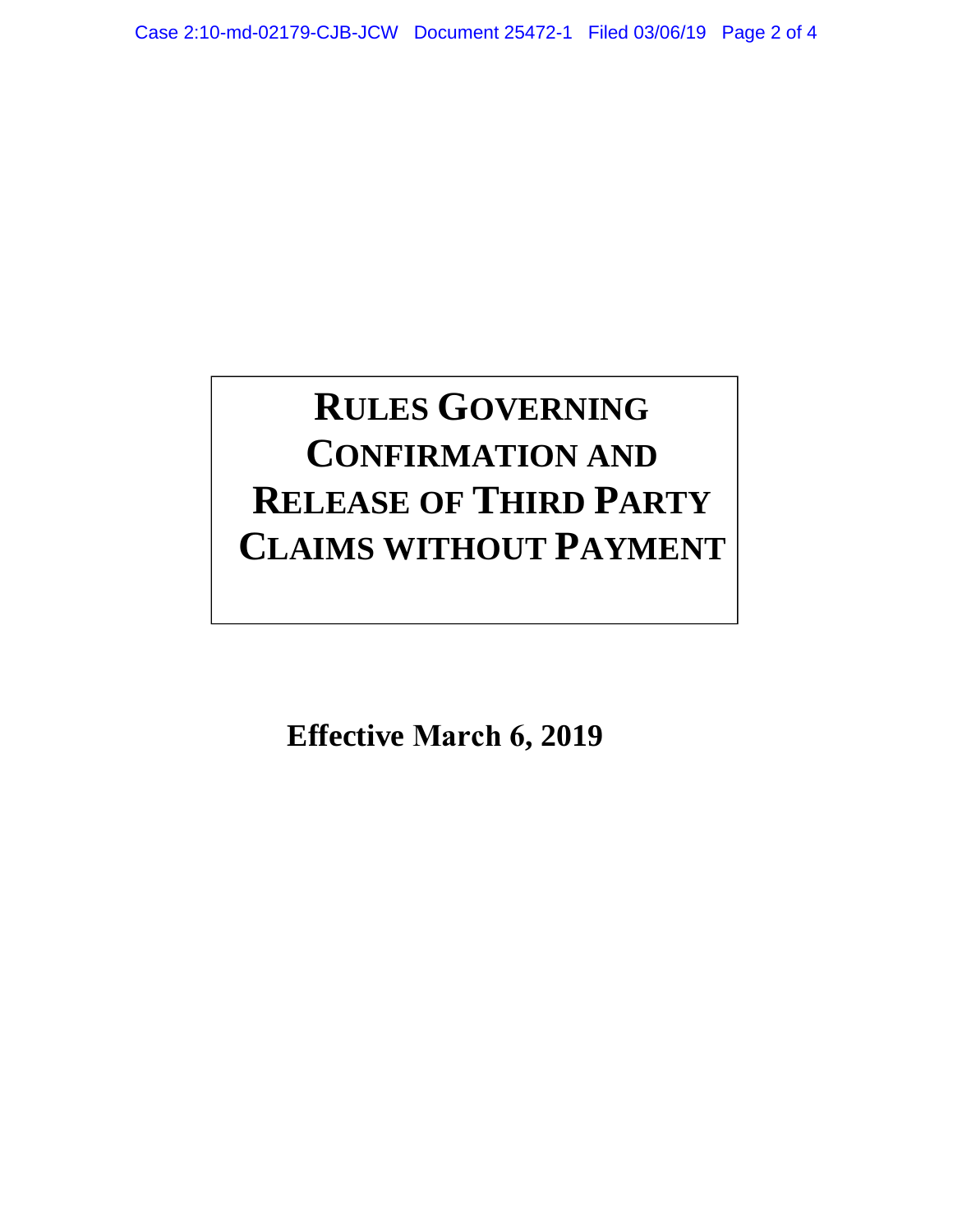**1.** *Defined Terms.* All undefined terms used in this Procedure shall have the same meanings given to such terms in the HESI Punitive Damages and Assigned Claims Settlement Agreement (Amended as of September 2, 2015) and the Transocean Punitive Damages and Assigned Claims Settlement Agreement ("Settlement Agreements").

**2.** *The Purpose of this Procedure.* This Procedure defines the process by which the HESI/Transocean Claims Administrator will process and/or pay the claims of Claimants for whom a prior DHEPDS lien was approved, but for which the lienholder has not confirmed the lien remains valid at the request of the HESI/Transocean Claims Administrator.

**3.** *The HESI/Transocean Claims Administrator's Duty to Withhold Third Party Claim Amounts Based on Third Party Claims Deemed Enforceable by the DHEPDS Court Supervised Settlement Program.* The HESI/Transocean Claims Administrator transferred all Third Party Claims that had been deemed enforceable by the DHEPDS Court Supervised Settlement Program to be honored by the HESI/Transocean Settlements Program after confirmation by the lienholder that the amount remains valid. Confirmation letters were sent to Third Party Claimants on or around November 14, 2018, providing a 20-day response deadline, which passed on December 4, 2018. The Claims Administrator has processed all confirmation responses, but over 3,000 claims with liens remain unconfirmed by the lienholder(s).

**4.** *Termination of the HESI/Transocean Claims Administrator's Duty to Withhold Unconfirmed Third Party Claims Transferred from the DHEPDS Court Supervised Settlement Program.* The HESI/Transocean Claims Administrator cannot wait indefinitely for the Third Party Claimant to confirm the previously claimed amount and his/her/its continuing right to that claim in the HESI/Transocean Settlements Program. To fulfill his duty to pay timely a valid Third Party Claim while providing the Claimant and Third Party Claimant with due process, the HESI/Transocean Claims Administrator will implement the following procedures with regard to Third Party Claims confirmation:

- **(a)** All Third Party Claimants have previously been sent or will be sent one confirmation letter from the HESI/Transocean Settlements Program bearing a 20 day postmark deadline for responses, and affected claims will be held back from distribution pending the outcome of that confirmation inquiry;
- **(b)** If a response from the Third Party Claimant is not received within 30 days from the date of the confirmation letter, the HESI/Transocean Claims Administrator shall send a final confirmation notice indicating the Third Party Claimant has 20 days to submit their response or the Third Party Claim will be released and the Claimant will be paid in the normal course.
- **(c)** If a response is not received by the HESI/Transocean Settlements Program within 30 days of the date of the final confirmation notice, the HESI/Transocean Claims Administrator will release the Third Party Claim and pay 100% of the proceeds to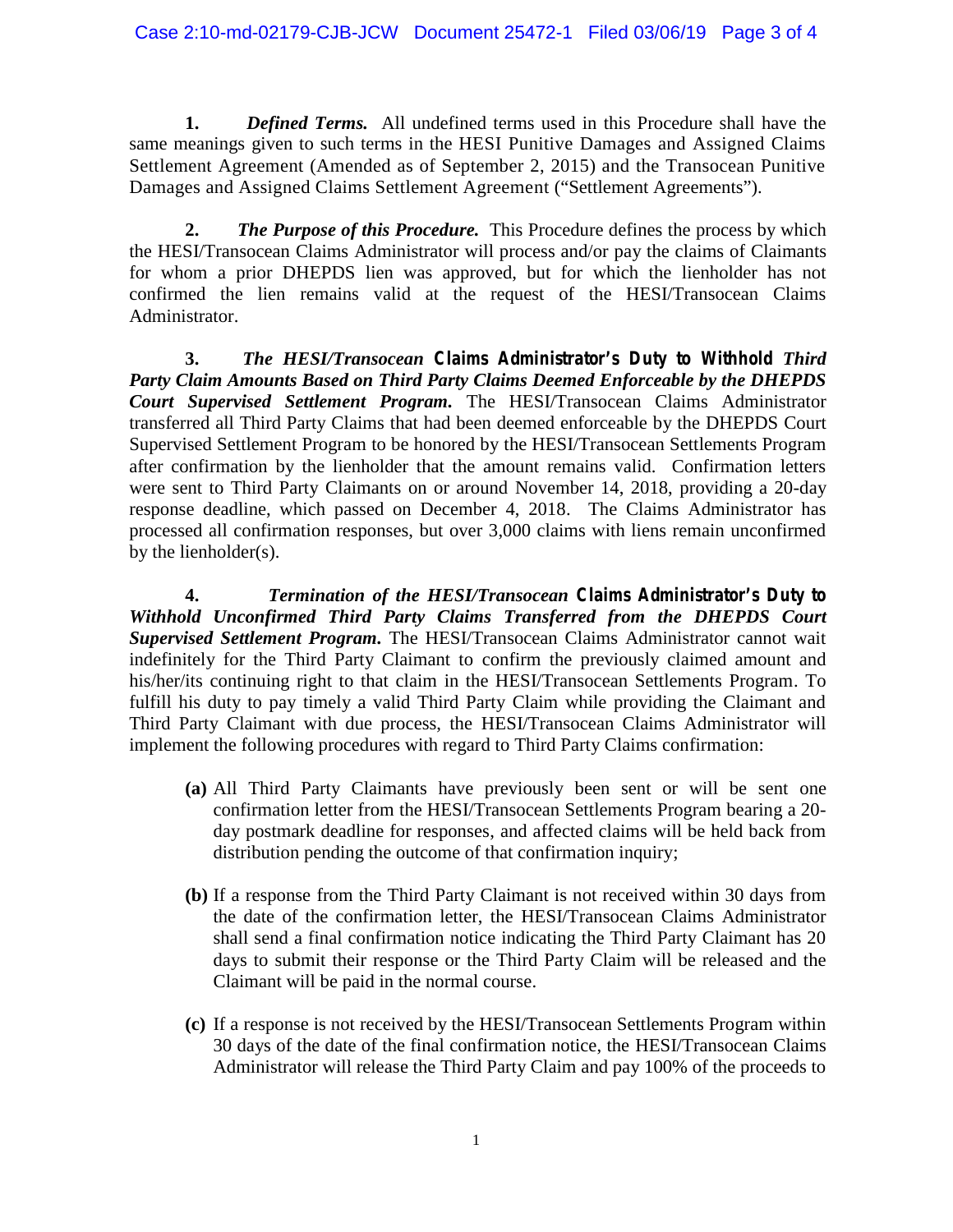the Claimant or the Claimant's attorney, as appropriate, less any other valid lien or tax deductions, as applicable.

**5.** *Implementation of this Procedure.* The Claims Administrator has the discretion to administer any steps necessary to implement this process.

**6.** *Amendments to this Procedure.* Any amendments to this procedure shall be subject to Court approval.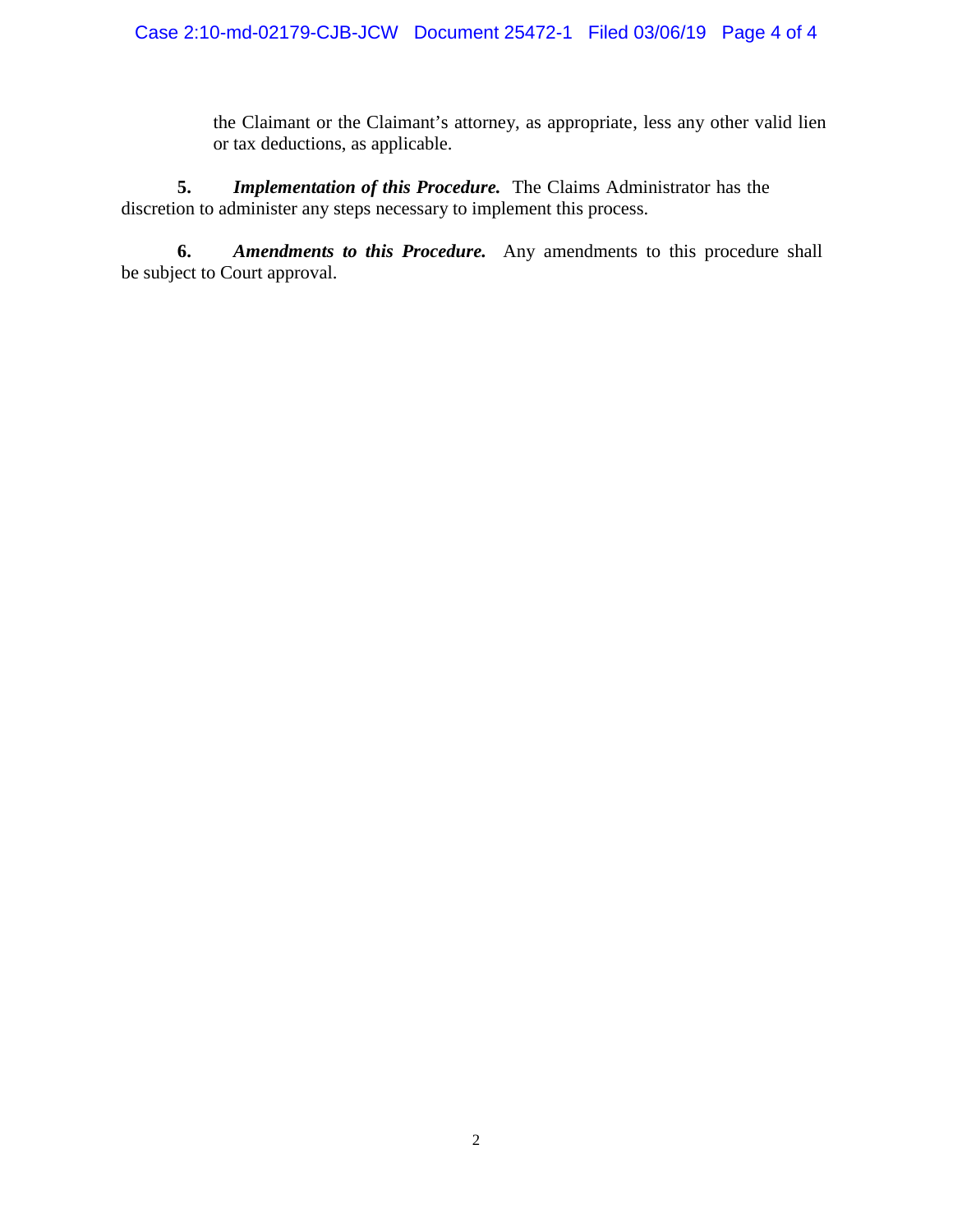Case 2:10-md-02179-CJB-JCW Document 25472-2 Filed 03/06/19 Page 1 of 5

## EXHIBIT B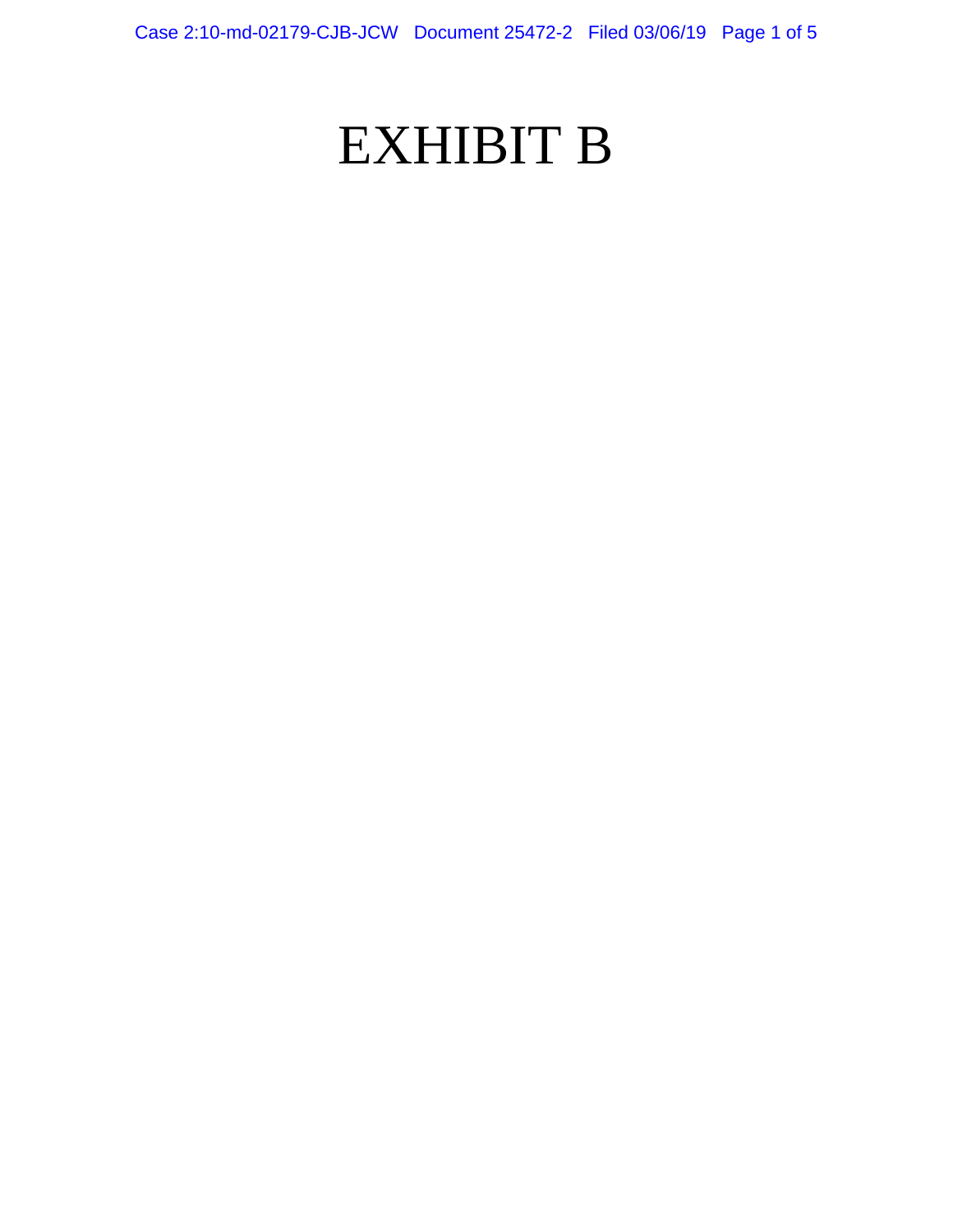### **R RULES GOVERNING THE CONFIRMATION AND RELEASE OF PAYMENT HOLDS FOR DEBTOR CLAIMANTS**

**Effective March 6, 2019**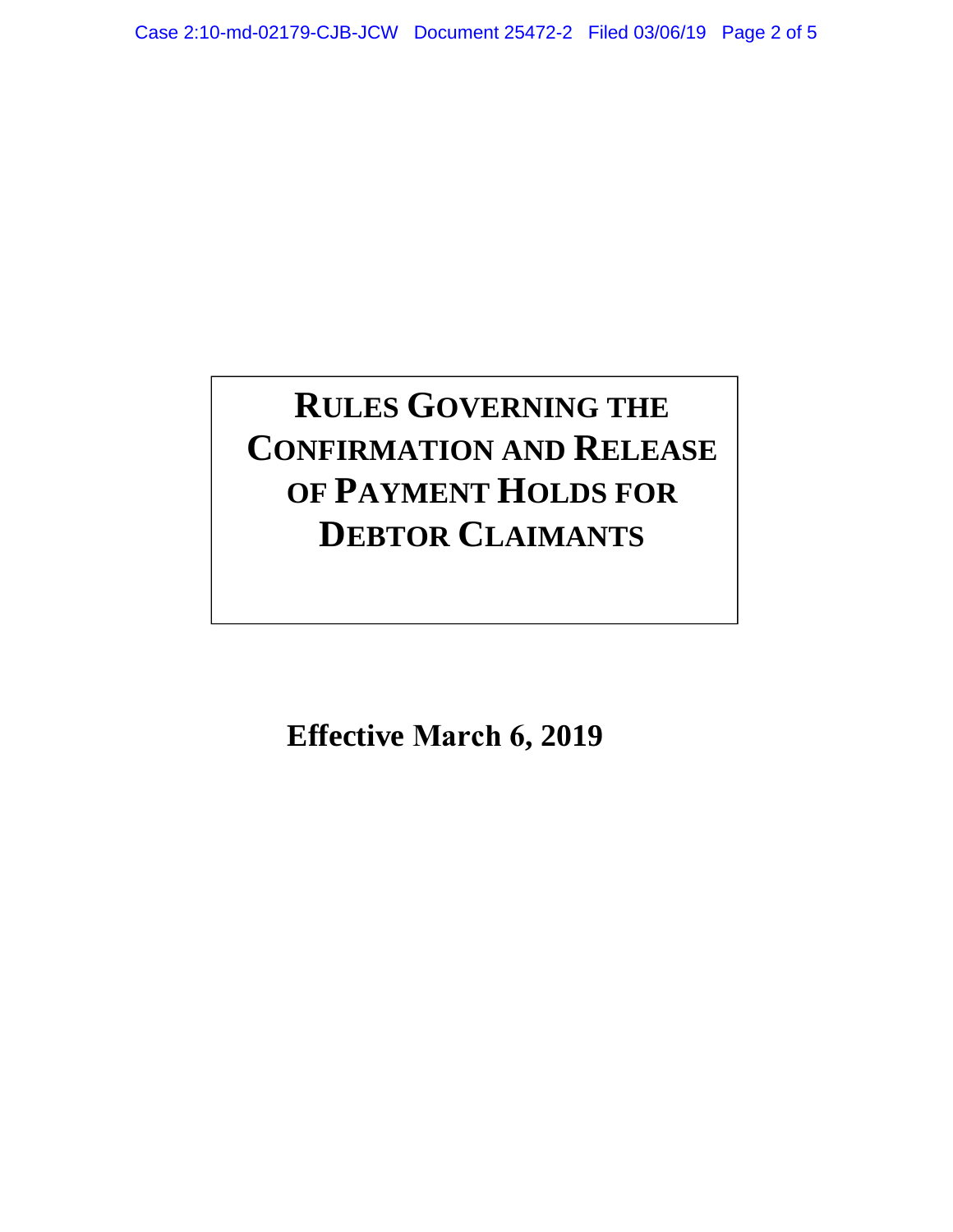**1.** *Defined Terms.* All undefined terms used in this Procedure shall have the same meanings given to such terms in the HESI Punitive Damages and Assigned Claims Settlement Agreement (Amended as of September 2, 2015) and the Transocean Punitive Damages and Assigned Claims Settlement Agreement ("Settlement Agreements").

**2.** *The Purpose of this Procedure.* This Procedure defines the process by which the HESI/Transocean Claims Administrator will process and/or pay the claims of Claimants for whom a bankruptcy or other insolvency proceeding was previously identified but for which a response has not been received from the Trustee of record regarding whether the Trustee wishes to disclaim proceeds from the distribution(s) of the Settlements Program or whether the Trustee will petition the bankruptcy court with jurisdiction over the Claimant's case for an order directing payment as well as sending notice to the U.S. Bankruptcy Trustee's Office.

**3.** *The HESI/Transocean Claims Administrator's Duty to Withhold Settlement Payments to Debtor Claimants.* The HESI/Transocean Claims Administrator transferred all records regarding pending bankruptcy cases that had been identified by the DHEPDS Court Supervised Settlement Program, and payment holds were placed to grant Bankruptcy Trustees the opportunity to claim or disclaim proceeds from the HESI/Transocean Settlements Program due to these Debtor Claimants. This required Bankruptcy Trustees to respond to a notice emailed to them listing all Claimant Debtor's under their purview and the anticipated amount of payments, if known, so that the Bankruptcy Trustee could opt to (a) disclaim the proceeds, (b) hold the proceeds for an order directing payment, or (c) hold pending determination of the final amount for an order directing payment. The HESI/Transocean Claims Administrator has processed all responses, but no response was received for over 300 claims.

**4.** *Termination of the HESI/Transocean Claims Administrator's Duty to Withhold Settlement Payments to Debtor Claimants.* The HESI/Transocean Claims Administrator cannot wait indefinitely for the Trustees to claim or disclaim the proceeds and provide orders for payment. To fulfill his duty to pay timely and validly claimed bankruptcy proceeds while providing the Claimant and Bankruptcy Trustees with due process, the HESI/Transocean Claims Administrator will implement the following procedures with regard to Debtor Claimants:

**(a)** All Bankruptcy Trustees identified to the HESI/Transocean Settlements Program have previously been sent or will be sent an email and spreadsheet listing Debtor Claimants under their purview. Alternatively, if an email address is not available, a hard copy letter with the same information was sent or will be sent via US Mail, postage prepaid. The Debtor Claimant list includes the value of payments forthcoming from the HESI/Transocean Settlements Program, if known, and the Bankruptcy Trustees options for further handling. This notice bears a 20-day response deadline noting listed claims will be held back from distribution pending the outcome of the inquiry;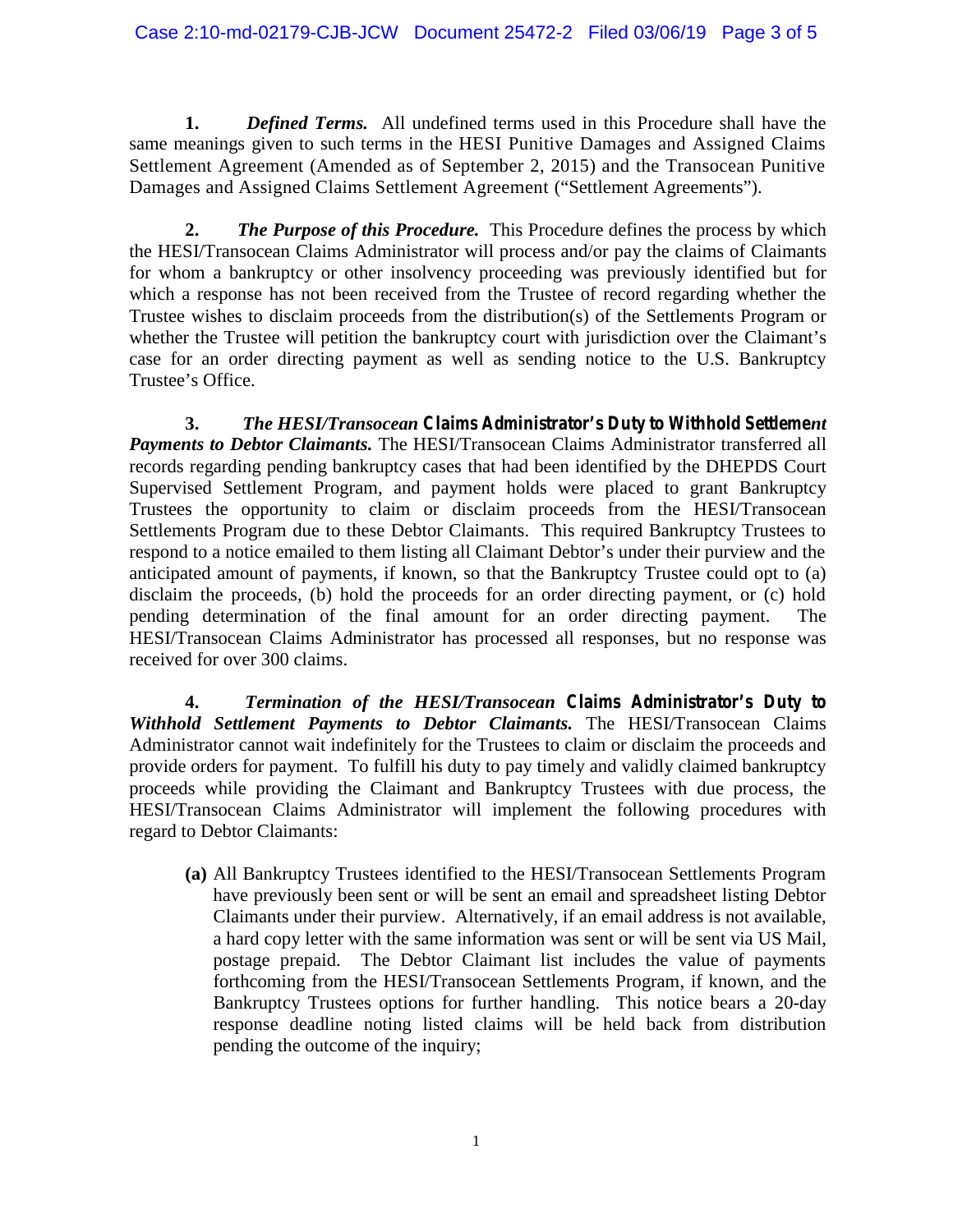- **(b)** Based on the response or non-response from the Bankruptcy Trustee, the HESI/Transocean Claims Administrator shall take the following action(s):
	- **a.** If a response from the Bankruptcy Trustee has not been or is not received within 30 days from the date of the notice email/letter:
		- **i.** The HESI/Transocean Claims Administrator shall send a final notice by US Mail, postage prepaid, indicating the Bankruptcy Trustee and the U.S. Bankruptcy Trustee and providing 30 days to submit their response or the claims associated with the Debtor Claimant(s) will be released, allowing the claim to be paid in the normal course.
		- **ii.** If a response is not received by the HESI/Transocean Settlements Program within 40 days of the date of the final notice, the HESI/Transocean Claims Administrator is approved to release the Bankruptcy Trustee's hold and proceed with the necessary steps to pay 100% of the proceeds to the Claimant or the Claimant's attorney, as appropriate, less any other valid lien or tax deductions, as applicable.
	- **b.** If a response is received from the Bankruptcy Trustee that:
		- **i.** Indicates "disclaimer", the hold will be released and the claim will be paid in the normal course.
		- ii. Indicates "hold for order directing payment", the Bankruptcy Trustee shall have 90 days from the notice date to provide an order directing payment of the proceeds, or the Bankruptcy Trustee's hold will be released and the HESI/Transocean Claims Administrator will proceed with the necessary steps to pay 100% of the proceeds to the Claimant or the Claimant's attorney, as appropriate, less any other valid lien or tax deductions, as applicable.
		- **iii.** Indicates "hold pending determination of final amount for an order directing payment", the Bankruptcy Trustee shall have 60 days for open bankruptcy cases and 90 days for closed bankruptcy cases to comply. These deadlines will be tolled until the Settlements Program issues notice to the Bankruptcy Trustee with the Debtor Claimant's final award value to utilize in securing an order directing payment. The Bankruptcy Trustee's hold will be released and the HESI/Transocean Claims Administrator will proceed with the necessary steps to pay 100% of the proceeds to the Claimant or the Claimant's attorney, as appropriate, less any other valid lien or tax deductions, as applicable if the deadline